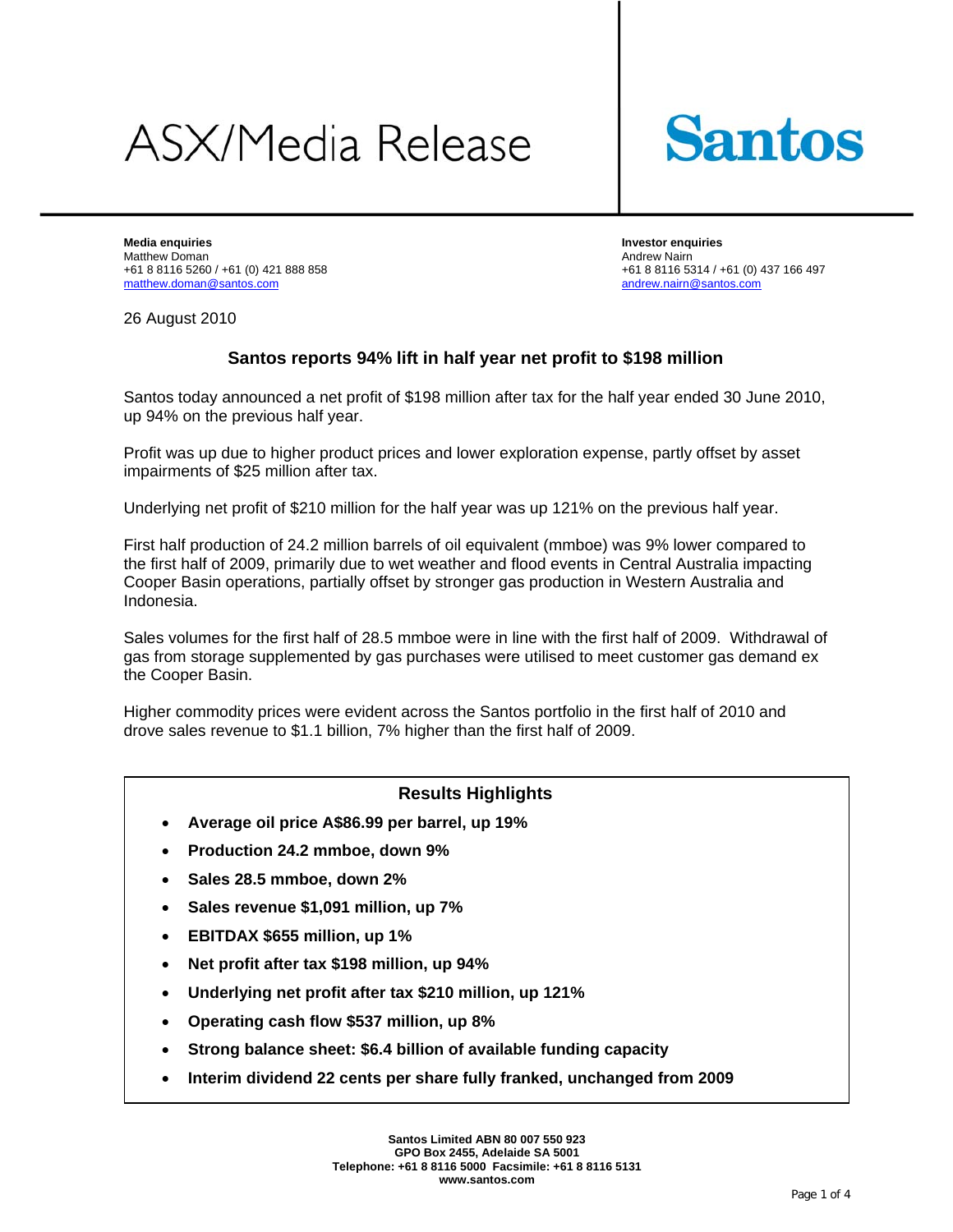| Results at a glance                              | Half-year |       | Var    |
|--------------------------------------------------|-----------|-------|--------|
|                                                  | 2010      | 2009  |        |
|                                                  | mmboe     | mmboe | %      |
| Production volume                                | 24.2      | 26.7  | (9.4)  |
| Sales volume                                     | 28.5      | 29.0  | (1.7)  |
|                                                  | A\$m      | A\$m  |        |
| Product sales                                    | 1.091     | 1,024 | 6.5    |
| EBITDAX                                          | 655       | 647   | 1.2    |
| Exploration and evaluation expensed              | (55)      | (113) | (51.3) |
| Depreciation and depletion                       | (279)     | (317) | (12.0) |
| Net impairment loss                              | (38)      | (8)   |        |
| EBIT                                             | 283       | 209   | 35.4   |
| Net finance income/(expense)                     | 10        | (12)  |        |
| Profit before tax                                | 293       | 197   | 48.7   |
| <b>Taxation expense</b>                          | (95)      | (95)  |        |
| Net profit for the period                        | 198       | 102   | 94.1   |
| Underlying net profit for the period             | 210       | 95    | 121.1  |
| Interim dividend per share (cents fully franked) | 22        | 22    |        |

Cash production costs of \$276 million were 4% or \$10 million higher than last year, primarily due to costs of the planned 35-day shutdown of Bayu Undan/Darwin LNG as forecast. Overall cost of sales were 2% higher due to higher production costs and third party gas purchase costs, offset by lower depreciation and depletion charges.

Operating cash flow of \$537 million was 8% higher than last year primarily due to higher product prices and lower exploration and evaluation costs, partially offset by higher income and royalty related taxes paid.

Santos Chief Executive Officer David Knox said that the company had delivered a sound operating performance in the first half.

"Recovery from the flooding in Central Australia is underway but will continue to impact our operations for several months. Recent additional rains across the Cooper Basin have caused some further disruption to our drilling operations."

"The GLNG project continues to make significant progress with a view to taking a final investment decision later in 2010," Mr Knox said.

# **Continued delivery of LNG growth strategy**

Strong progress continued on the company's LNG growth strategy in the first half of 2010.

# GLNG**®** (Santos 60%)

The two-train 7.2 mtpa capacity GLNG**®** project has made significant progress in 2010, including:

 GLNG**®** became Australia's first major coal seam gas to LNG project to receive its environmental approval from the Queensland Government. The environmental approval process now continues with Federal Government consideration of the project.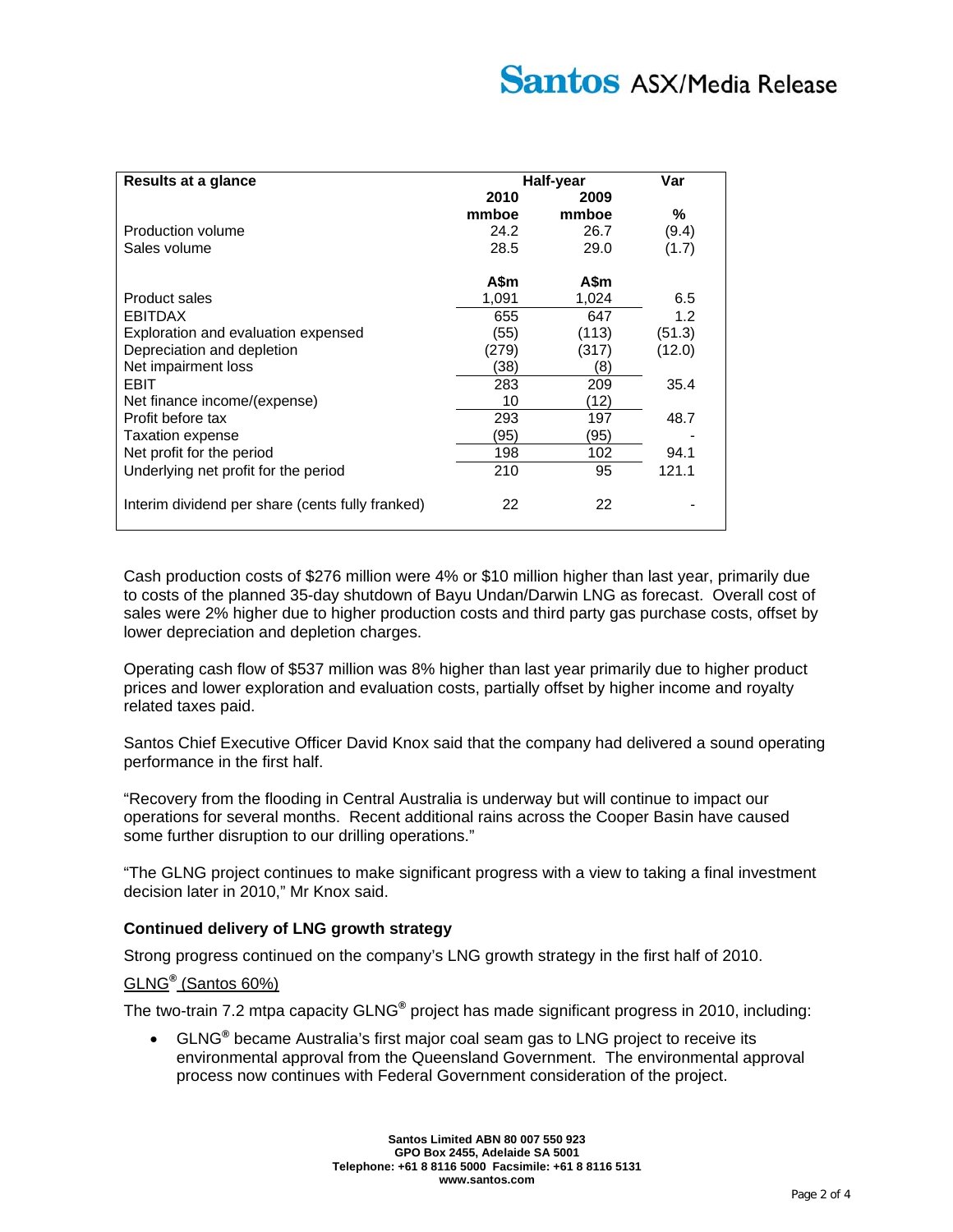- Fluor appointed as preferred EPC contractor for the upstream facilities component of the project.
- Front end engineering design (FEED) is complete for the upstream, pipeline and downstream elements of the project.
- All required Cultural Heritage agreements for the project are in place.

GLNG**®** is progressing towards a final investment decision later in 2010 and first LNG in 2014.

#### PNG LNG (Santos 13.5%)

The two-train 6.6 mtpa capacity PNG LNG project was approved in December 2009 and construction is underway. Financial close was achieved in March 2010 and the project has signed binding LNG sale and purchase agreements with four Asian LNG buyers for all of the project's production capacity.

#### Darwin LNG (Santos 11.5%)

The single train Darwin LNG project commenced production in 2006. During the first half of 2010, the asset successfully completed a planned shutdown during which the LNG production capacity was upgraded to 3.6 mtpa.

#### Bonaparte LNG (Santos 40%)

Santos has partnered with France's GDF SUEZ to study the development of Bonaparte LNG, a proposed floating LNG project located in the Timor Sea. GDF SUEZ will carry Santos' share of costs until a final investment decision. Project teams have been established in Perth (upstream) and Paris (floating LNG facilities).

## **Portfolio Management**

On 26 March 2010, Santos announced that it agreed to sell its entire working interest in Evans Shoal in the Bonaparte Basin to Magellan Petroleum Australia Limited for up to \$200 million. The transaction is expected to complete in the second half of 2010.

## **Strong Balance Sheet**

Santos successfully executed a \$2 billion bilateral bank facility in July 2010. The new facility will be used to replace and extend Santos' existing \$700 million in undrawn bilateral bank facilities that mature between 2011 and 2013.

With this new facility, Santos will have \$6.4 billion of funding capacity, including cash and committed corporate and project debt facilities.

## **Dividend**

An interim dividend of 22 cents per share (fully franked) was declared, unchanged from 2009. The interim dividend will be paid on 6 October 2010 to registered shareholders as at 7 September 2010, with an ex-dividend date of 1 September 2010.

The Dividend Reinvestment Plan (DRP) will be operational with respect to the interim dividend. The DRP is not underwritten. DRP shares will be issued at the arithmetic average of the daily weighted average market price over a period of seven business days commencing on the business day after the dividend record date with no discount to apply.